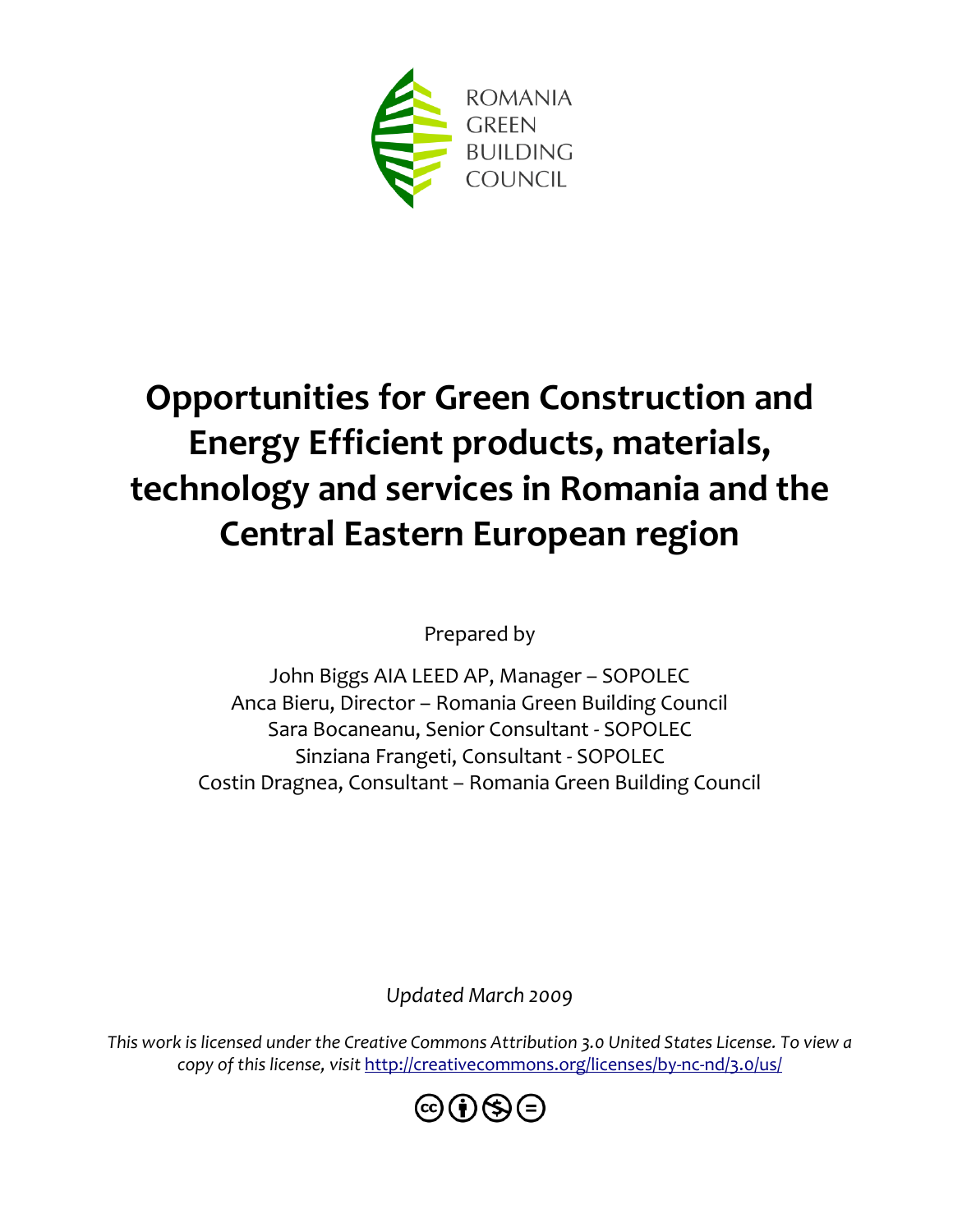#### **Executive Summary**

Mandated European Union commitments, improving government capability, and increasing interest of leading investors, real estate developers and tenants/occupants in achieving greater energy efficiency and environmental responsibility have contributed to a significant increase in the market for green construction in Romania and the surrounding region. Opportunities exist to take a market leadership position for products, materials, technologies, expertise and other service providers across all aspects of the green industry. The need for improved energy efficiency, water efficiency/quality, recycling/waste management, or the marketing and development of solar or wind energy systems, energy efficient geothermal HVAC systems, low-VOC chemical products and other green construction solutions present a significant opportunity for Romania and for the region.

#### **Introduction**

Within the recent past, the following trends have converged to create significant opportunity for "green" development - including construction and eco-efficiency - in Romania and the surrounding region:

- increasing competition for existing fossil fuel reserves and falling (or eliminated) energy subsidies and the resulting rising energy prices
- unprecedented international political and business enthusiasm and demand for securing reliable sources of energy, reducing dependence on unstable suppliers of oil and combating climate change.
- scarce natural resources leading to significantly higher prices for a variety of construction inputs
- demonstrated investor interest in green building certification schemes
- mandated green procurement targets currently implemented
- falling prices for eco-efficient building solutions
- significant EU Funding for sustainable development (4.5 Billion Euros allocated between 2007 and 2013 for Environmental initiatives in Romania alone) and a general allocation of 30 Billion Euros to Romania for "Structural Funds" to improve infrastructure, competitiveness, governance, etc.
- Relaunch of the suspended "Green Home" initiative providing subsidies for integrating renewable energy solutions into apartments and businesses.
- greater willingness of financial institutions to consider total life-cycle costs in approving project financing
- relatively recent introduction of mortgage lending and other forms of construction financing that makes available more purchasing power when planning and designing homes and buildings for better energy efficiency.
- implementation in Romania and other member states of the mandatory European Energy Performance Building Directive (EPBD) requiring energy certification for new (2007) and existing (2010) buildings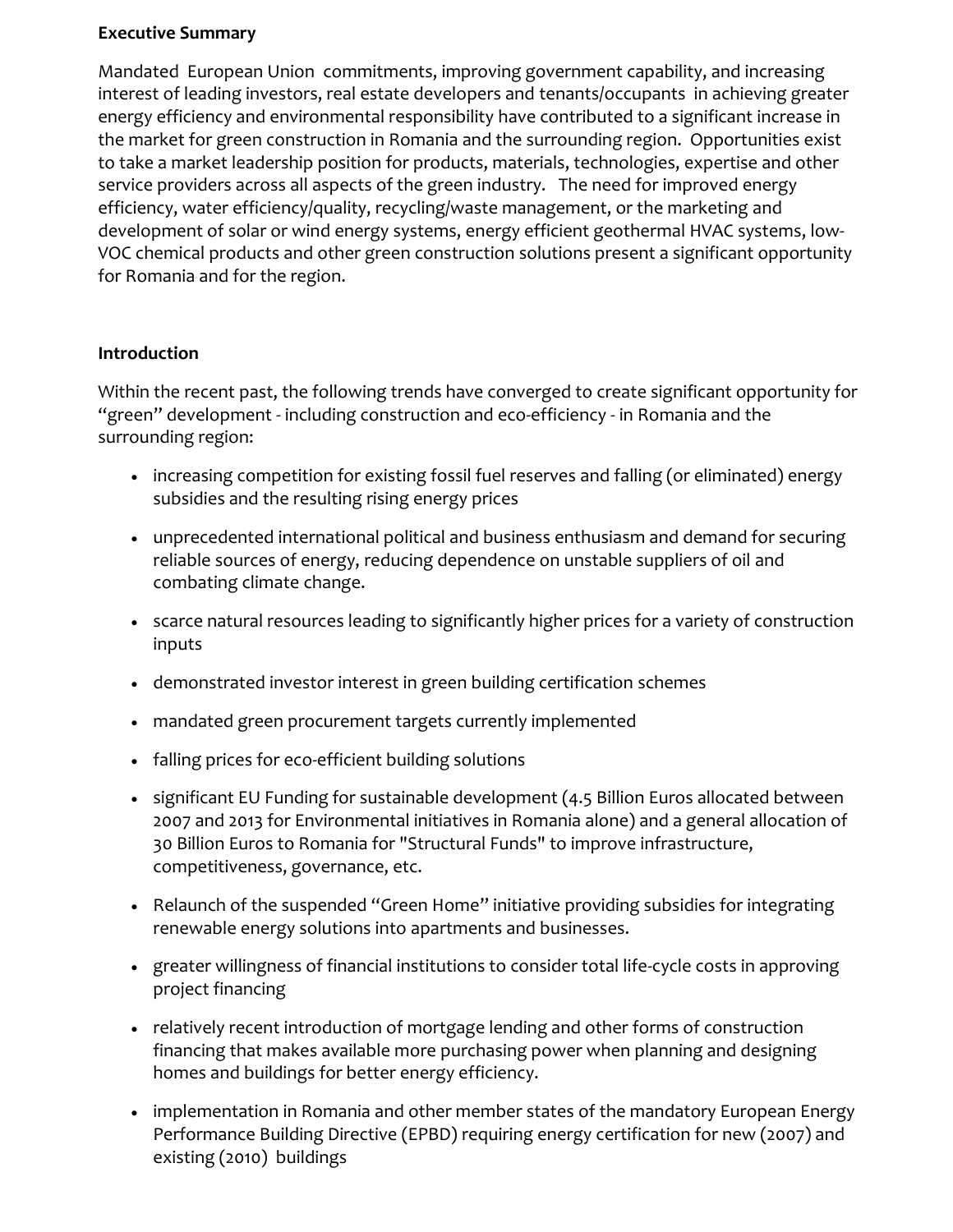These trends have converged to create a unique opportunity in developing regions, particularly Romania, where needs for rapid solutions and immediate improvements are critical to long term sustainability and competitiveness. The need for cost-effective, energy-efficient green development in Romania is uniquely suited to innovative businesses and construction firms, who have pioneered the development of the green industry and the institutionalization of green practices within government agencies, public institutions, and throughout the design and construction industry. There are at least six large real estate developers constructing buildings using either the US Green Building Council's LEED certification or the Building Research Establishment's BREEAM standard<sup>1</sup>. Importantly, Large U.S. and European Real Estate Funds have begun funding buildings in Romania conditioned on achievement of one of the aforementioned certifications. In addition, all building owners/developers will be required to produce, at time of sale, an energy certificate that indicates the results of an energy audit.

As noted in many real estate development journals, Romania is not immune from the current global economic difficulties but presents a strategic opportunity for the future . There is concern for the 2009 and 2010 project pipeline as financing and speculative interest has receded. Romania has, however, been and is projected to be a strong performer in the central and eastern European region because of the size of the Romanian market (22 million), its strategic location, the projected required new construction (500K to 800K new housing units) and renovation to replace substandard apartment blocks and because it represents a platform for the region… including Bulgaria, Moldova, Ukraine, Georgia, Serbia, etc., where similar problems exist.

## **Market trends for construction market opportunities in Romania**

- For the overall construction market, 2008-2009 will be slower considering global economic events and new stricter lending conditions announced by the central bank. Nevertheless, strategic companies are continuing with planned investments with green RE developments increasing six fold from 2007. The government has recently relaxed lending conditions but not to the level seen prior.
- Alignment of Romanian codes and practices with EU requirements ( currently the European Commission is further strengthening its energy efficiency targets for all member states) has made it difficult for sub-standard construction companies and project developers to compete.
- There is a lack of experienced personnel in the implementation of large construction and infrastructure projects that utilize higher performing solutions. This is, however, expected to be mitigated by the return of migrant workers who have gained substantial experience in Western Europe construction activity.
- Anecdotally, developers in 2009 are looking back toward the city center as prices fall and opportunities present themselves that provide greater certainty of prospective buyers.
- The Romania Green Building Council has received a significant increase in inquiries and request for assistance in building green or certified green buildings. The level of knowledge of the concept of green building is increased significantly through increasing media coverage of the concept and by awareness building events.

 $\overline{a}$ 

<sup>1</sup> Supported in Romania by BRE International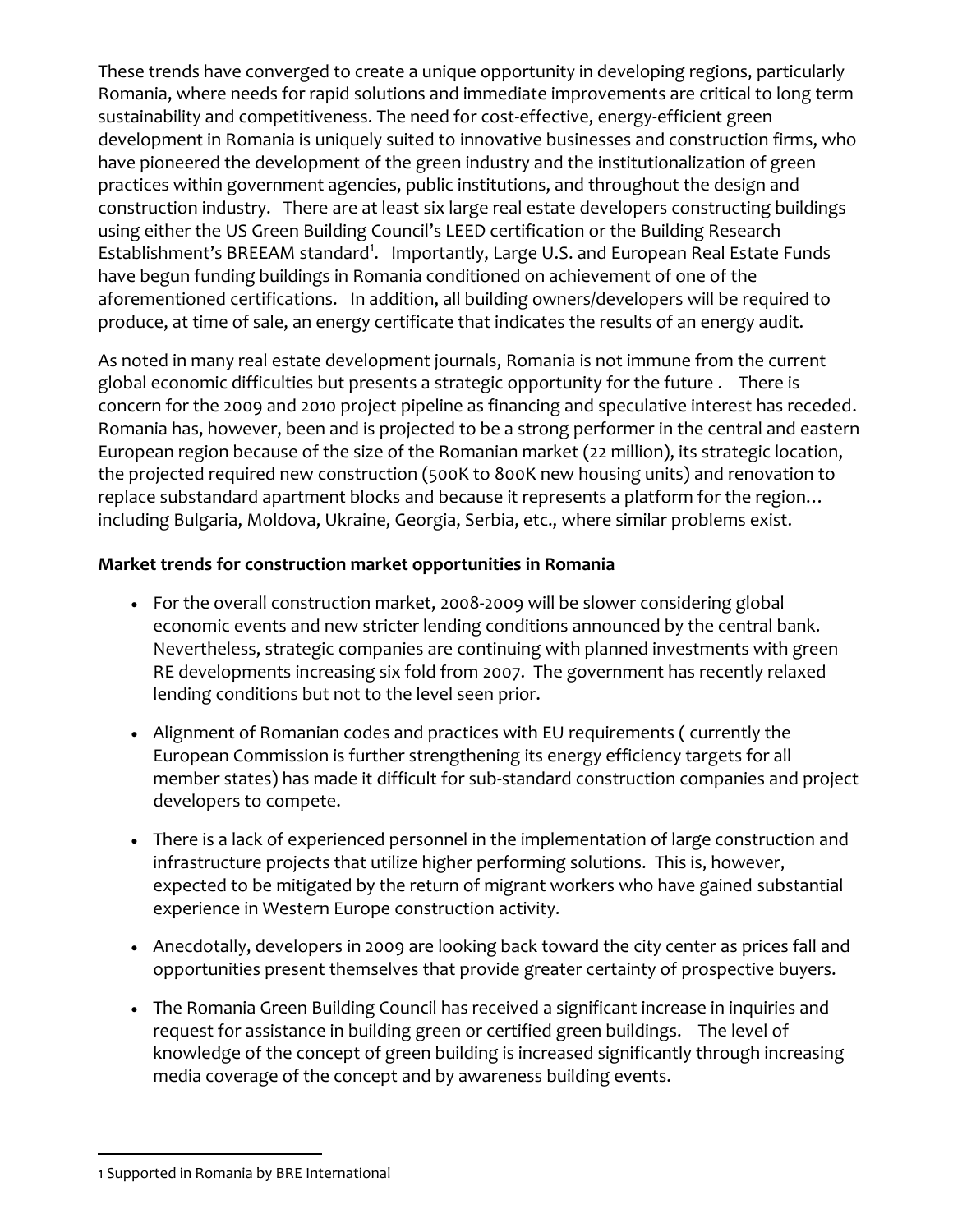#### **Complexity of the problem**

In general, the primary environmental problems in Romania are of a systemic nature. Energy or manufacturing production and consumption is related to building performance, air quality, water quality, waste management, and noise pollution. The inefficiency of centralized heating and power systems, and the aging infrastructure and building stock across all industries in Romania is well documented. Furthermore, the inter-relationships of the problems are complex, and coordination of improvements or changes between related systems has not been consistent. Consequently, significant environmental improvements may require systemic solutions as well as synergy across a number of environmental concerns. Improvements to energy production or consumption may need to be combined with improvements to buildings, waste management systems, water quality systems, noise reduction measures, or air quality systems in order to create sustainable improvements in Romania.

- Therefore, the "professionalization" of many industries is needed in order to develop systemic approaches to development and construction practices. An opportunity exists for training-service providers for training and educational development, as well as engineering and equipment controls services, funded by EU structural funds (where human resource improvement via training is a priority target for funds). There is also funding available for implementation of solution for renewable energy production.
- Considering that Romania has to fulfill its commitments to the EU in the area of Renewable Energy Sources (RES) - assuring that by 2010 33% of the total energy consumption in Romania will be produced by renewable energy sources- there are significant opportunities in the market for RES. Public authorities estimate that by 2015, 2.7 billion euros will be spent for RES.
- The public funding that will be available in the next year will be spent mainly on projects related to:
	- water quality and infrastructure
	- reducing air pollution
	- implementing efficient waste management systems
	- rehabilitation of existing district heating units
	- alternatives for district heating (there are plans for replacing the Large Combustion Plants with smaller and more efficient units)
	- production of energy out of RES
	- biodiversity
	- protection of natural areas including reforestation
	- training of employees in areas connected with environmental protection and better use of information technology.

Energy efficiency and renewable energy are topics present on the government's agenda and there are funds allocated for these areas. Regarding energy efficiency, the most important public program (that is not connected with the European funds) is focused on the refurbishment of old apartment blocks. In refurbishment projects the cost are covered 67% by public funds and – with the relatively recent access to bank financing - the remaining 33%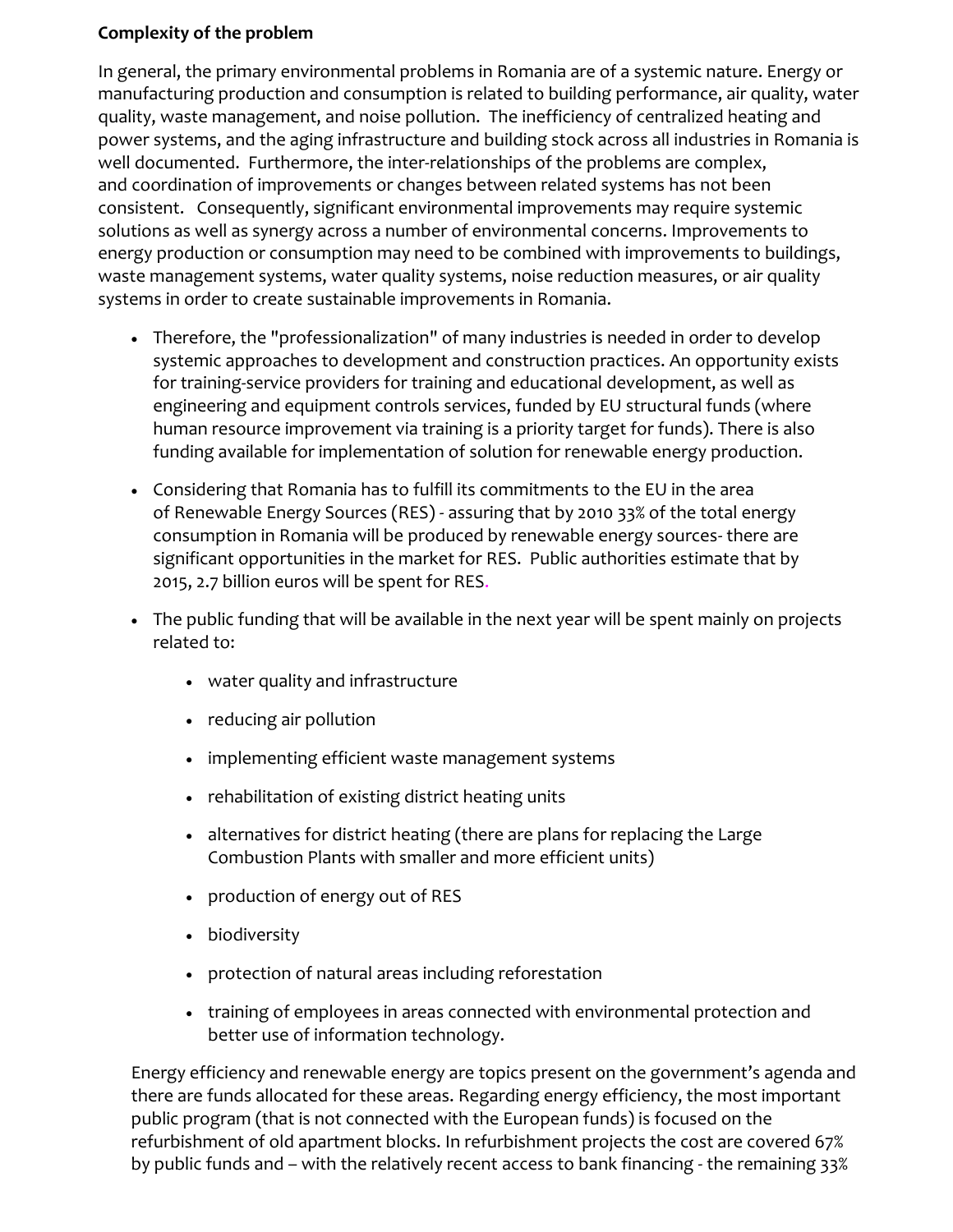of costs is considerably more affordable to the apartment owner<sup>2</sup>.

The "Casa Verde" or "Green Home" initiative was a funding scheme proposed in late 2008 by the then Ministry of Environment and Sustainable Development to provide 150 Million Euros to assist homeowners (primarily) and businesses integrate renewable energy solutions. The initiative was suspended in early 2009 but a relaunched program has been promised by the new Minister of the Environment and the President of the Environmental Administration Fund – caretaker of the funds and the program. The Romania Green Building Council has requested to provide guidance for the implementation rules of the program to ensure an effective, transparent, and successful initiative.

 $\overline{a}$  $<sup>2</sup>$  An additional favorable development for the promotion of building renovations is a recent simplification of the process</sup> in which building associations that hold the power in each apartment building must only obtain 51% of the tenants agreement to undertake improvements such as a major refurbishment. Previously a near veto power could be exercised if a small minority of building owners did not want to undertake improvements.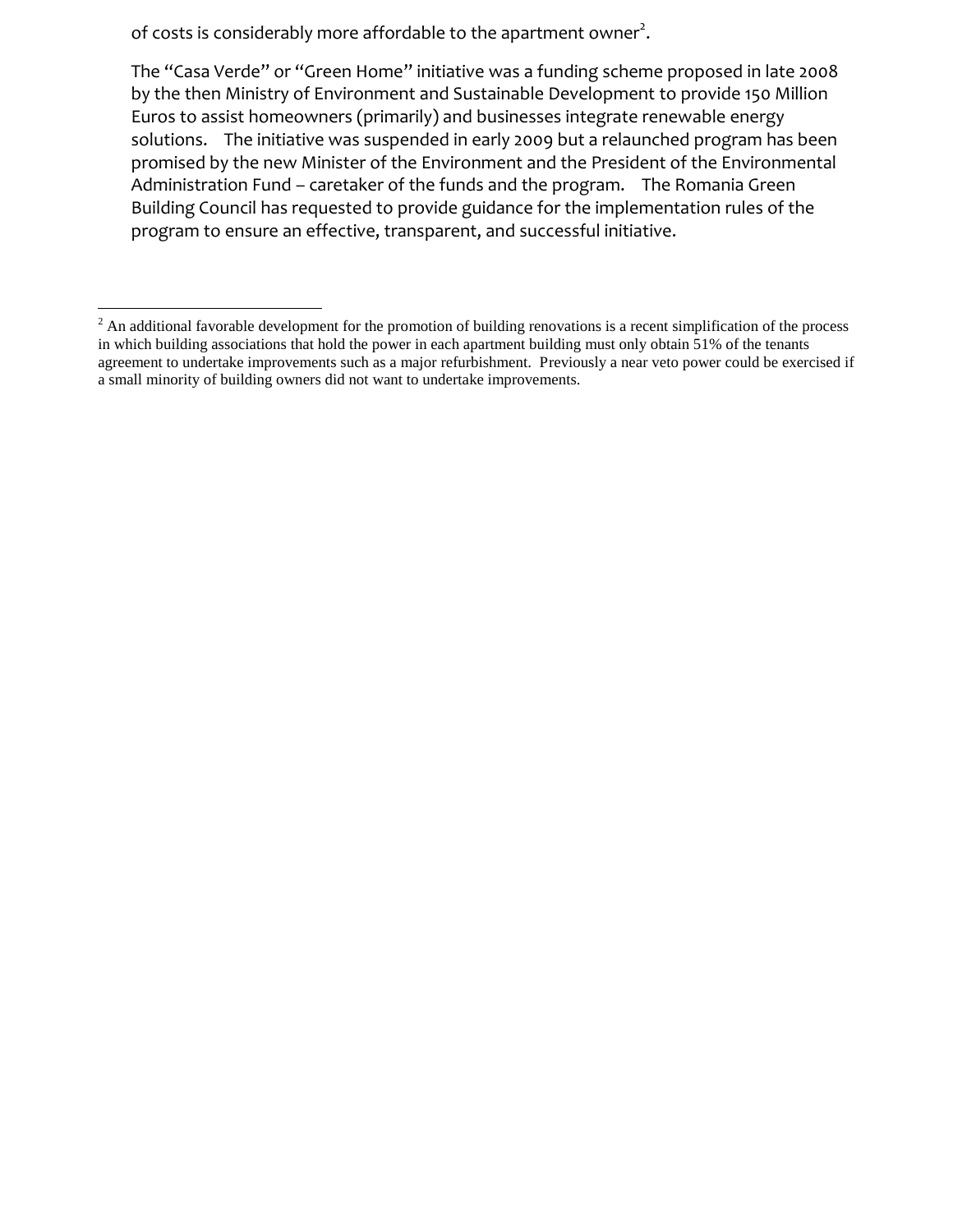#### **Opportunities for immediate improvement**

As has been noted by multiple sources, although policies are in place by various funding sources to encourage collaboration and synergy, the administrative and cultural aspects of creating collaborative teams and synergistic solutions for large-scale systemic problems are complex. Therefore, an intermediate measure, particularly for the current boom in building construction, may be the implementation of smaller-scale green construction practices which may over time develop synergy and create precedents for future construction. In short, a successful demonstration project may be the best approach to encourage significant change towards greener development.

## **Green Construction Opportunities**

The following are opportunities $^3$  resulting from green construction practices as promoted by BRE International using the BREEAM standard, the US Green Building Council using LEED as its primary assessing tool, and the Romania Green Building Council (RoGBC) that is promoting the comprehensive implementation European Performance for Buildings Directive (EPBD)<sup>4</sup>.

## Energy efficiency:

- Lighting: The energy-efficient lighting industry 1. Energy efficient lamps; 2. Energy efficient and lighting-efficient fixtures; 3. Energy efficient and lighting efficient lighting systems (coordination with day lighting and task lighting). – is currently underrepresented and under-serviced in Romania for all except the biggest clients utilizing a direct contract with the biggest global suppliers. Starting in 2007, the EU encouraged all member governments to promote the use of energy efficient lighting and to be proactive toward all domestic lighting. However, the subject of modern lighting is complex, and affords service providers the unique opportunity to provide services and consulting for lighting design and planning for commercial applications, consulting and training for construction and facilities personnel, in addition to simply selling units. However, the industry in Romania is mainly composed of retail outlets selling standard units and offering no services. An opportunity exists for sophisticated firms to provide advanced services for the entire region, or to establish manufacturing facilities. Barriers to entry include lack of awareness and costs of installation or maintenance. However, EU backing is creating greater awareness of the issue.
- Energy Efficient Motors and Variable Speed Drives: It is estimated by the International Institute for Energy Conservation (IIEC) that 50% of industrial energy consumption [in Romania] is used by electric motors driving pumps, fans, and compressors. Due to the fact that many of the existing motors are either over-sized or over 15 years old and undermaintained, an opportunity exists for manufacturers, suppliers, and service-providers to market products and services for new construction, renovations, equipment replacement, and training for equipment maintenance and controls. Effective use of equipment and variable speed drives (to replace older equipment) has resulted in significant reductions in energy usage and cost savings for both governmental and industrial applications. Due to growing EU emphasis on energy efficiency, increasing

 $\overline{a}$ <sup>3</sup> While the green building certifications currently refer to larger buildings, anecdotally and as evidenced by recent attendance at a green building conference in Bucharest in April 2008 [\(www.BuildGreenCEE.com\)](http://www.buildgreencee.com/), the authors have noticed a significant increase of interest in small scale solutions for individual homes.

<sup>&</sup>lt;sup>4</sup> The RoGBC is currently investigating the choice and/or development of a green building certification scheme. Its' mission is to provide support all green building implementations. More info: www.RoGBC.org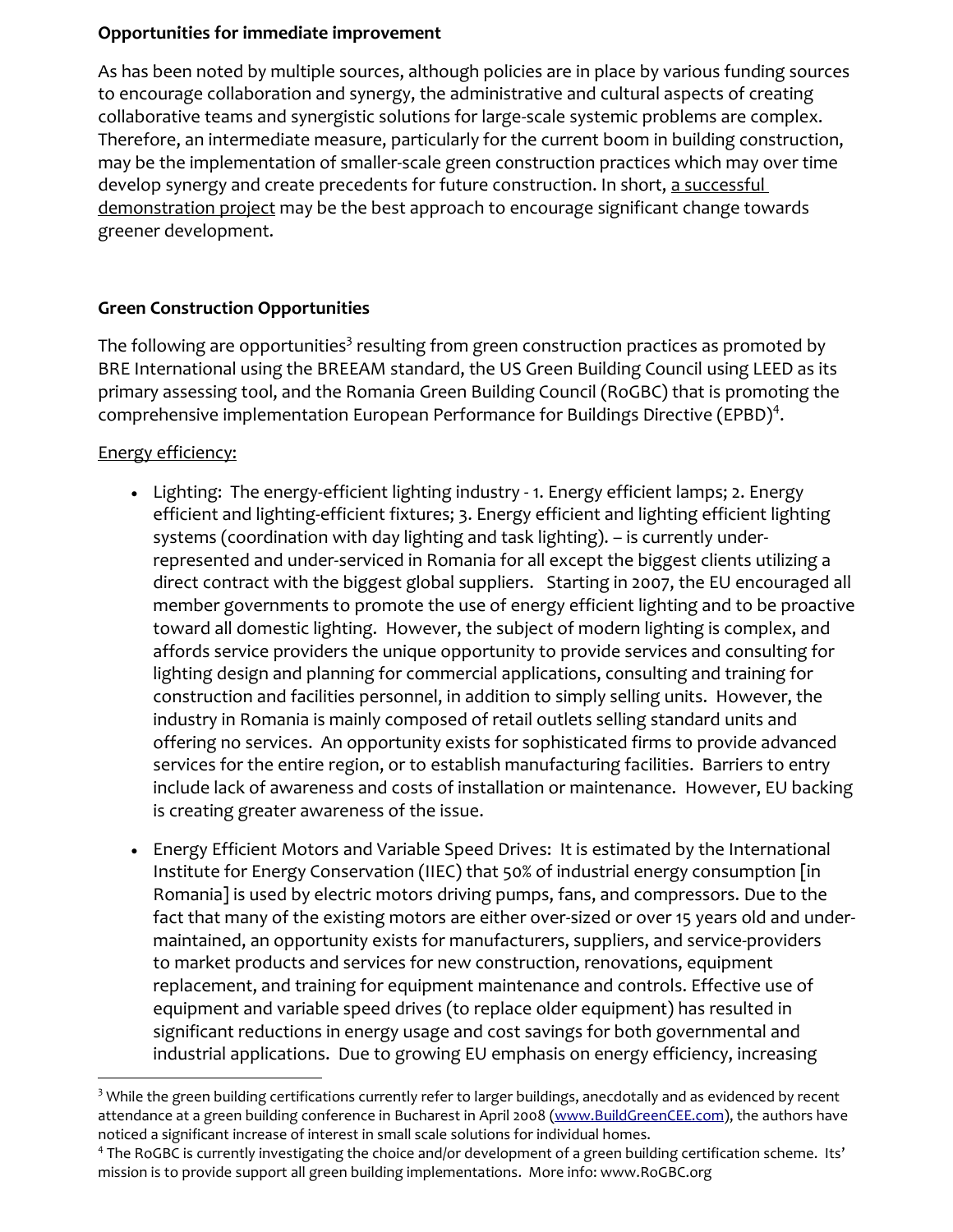energy prices, and growing public awareness of the issues, demand for effective products and services is increasing, and funding is available to create cost-effective solutions and incentives. Further, the amount of aging equipment still in use, the increasing demand for energy efficiency, and the current construction boom, presents a unique opportunity for product and service providers in Romania. The US Dept. of Commerce indicates the largest opportunities for firms are in consulting, engineering, management software, control equipment and other specialized hardware.

- Tubular Day lighting Devices: An opportunity exists for the marketing and manufacture of tubular day lighting unitized systems in Romania, for single story and lowrise buildings to supplement the use of conventional fluorescent light fixtures. Whereas this technology is well-developed and documented in the US for many mid and low-rise commercial and residential applications (and represented by very few manufacturers), this technology is currently under-developed in Romania and the region. The dominance of mid and low-rise development throughout the region, and the dominance of traditional unitized fluorescent systems, and the criticality of energy efficiency across Europe, makes this energy efficient technology particularly relevant and under-utilized in Romania. Entry barriers include: lack of awareness, and lack of products in the market. EU funding is available to create incentives and offset costs.
- Insulation: Opportunities exist for the introduction of materials and competition into the insulation market in Romania, including: various forms of finished or unfinished foam insulation, aerated concrete, insulative concrete materials, insulated panelized wall and roof systems, and insulated wall systems to be applied over the existing typical concrete (or concrete frame) construction. Advanced products or systems are under-represented in Romania and the region, or insulative material markets are dominated by a few firms who have established local manufacturing facilities. Barriers to entry include additional construction costs over typical poorly-insulated construction methods, lack of awareness of the importance of insulation, "traditional" communist-period construction methods, and lack of experience regarding effective design of roof and wall systems for insulation and moisture. Additional opportunities exist for service providers regarding training and expertise regarding effective construction methods for insulation. EU funding is available to offset costs for additional costs for insulation or insulative systems for energy efficiency.
- Moisture: Due to the dominance of "traditional" communist-period construction practices, and lack of sophistication regarding the control of moisture, vapor retarders, and thermal separation, opportunities exist for sophisticated construction and design firms experienced with design and construction methods for climate sensitivity and the control of moisture. Control of moisture is a significant problem in ex-communist Europe due to the dominance of concrete structures with poor insulation and poor detailing for control of moisture and thermal separations. Consequently, many "period" buildings show significant signs of deterioration resulting from moisture. Furthermore, many structures currently under construction utilize many of the "traditional" construction practices, with little attention paid to control of moisture, effective insulation, and effective thermal separations. Whereas good practices can ensure longlasting, efficient buildings; lack of such practices can cause buildings with short life spans and quickly deteriorated performance, causing further wastes in energy and materials. Opportunities exist for materials and service providers capable of providing expertise or systems for effective control of moisture. Barriers to entry include lack of awareness or importance of moisture control in buildings, and additional costs of materials or installations. However, funding is available for firms capable of demonstrating cost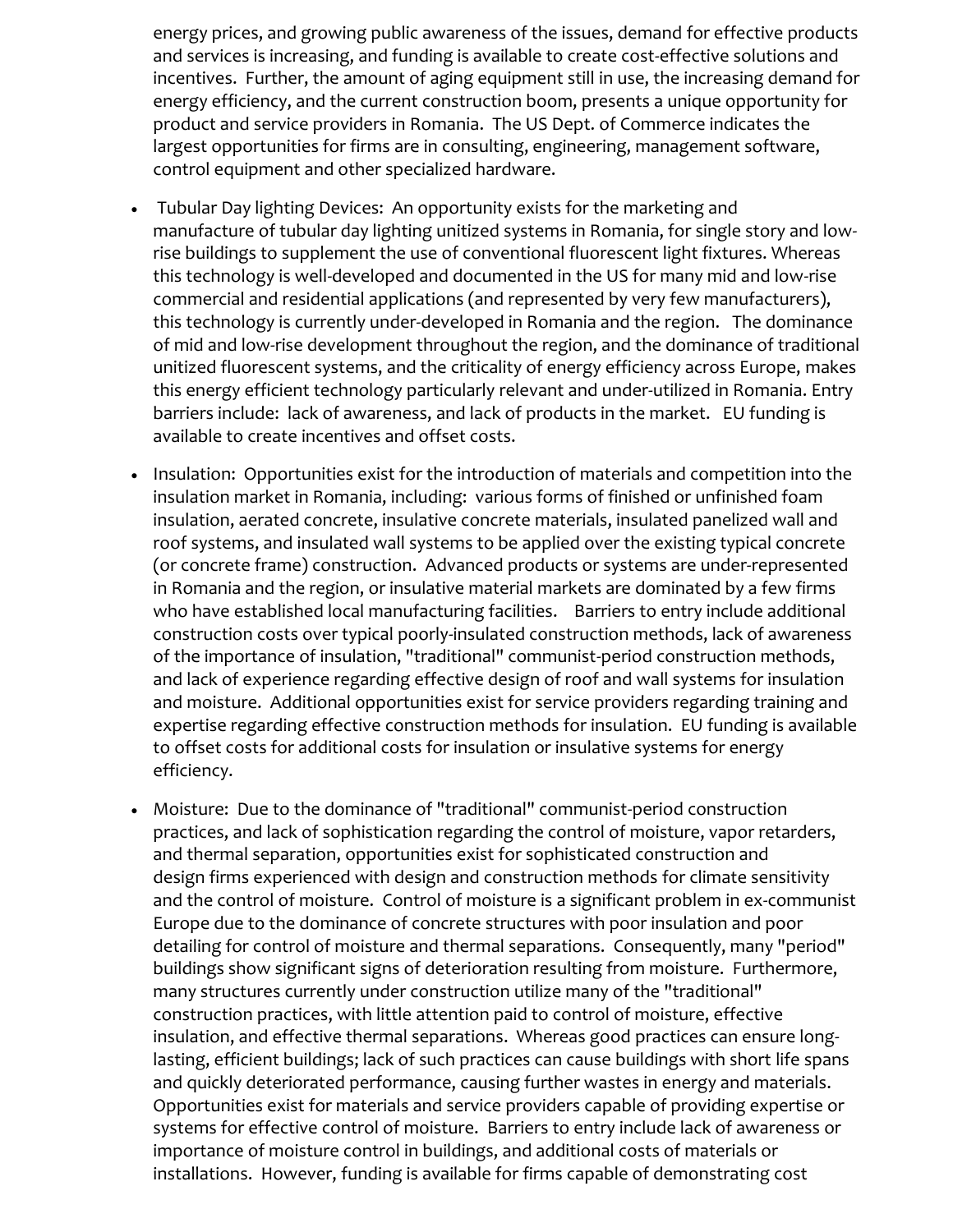savings effects or energy efficiencies resulting from effective construction practices.

- Green Roofs: An opportunity exists for provision of retrofit or new green roof technologies or systems for reduction of solar gain on new and existing roofs. Provision of green roof materials (high-reflectance roofing materials) or green roof systems (plant materials on roof) for shading can assist reduction in municipal runoff levels and improved air quality / natural filtration. Green roof systems are a very old and widespread technology in Europe, particularly Germany, and some sources indicate as much as 10% of roofs in Germany utilize a green roof planting system, with approximately 70% growth in the German market since 1994. However, this technology or market is under-developed in Central and Eastern Europe, and the proliferation of concrete construction in the Romania presents a potentially ideal substrate for this technology, as well as a potential for coordination with various horticultural or unique entrepreneurial opportunities. Due to the well-documented use of this technology in Germany, EU funding is possible to offset costs and provide incentives for developers.
- Photovoltaics Europe is the fastest growing market in the PV industry. Currently approximately 48% of European photovoltaics are supplied from Japan. An opportunity exists to establish the manufacture and implementation of photovoltaics under license on a variety of scales in Romania, for use by individual or commercial/institutional consumers, to capture a portion of the European market. Barriers to entry in central and Eastern Europe have been training, awareness, costs, and investment; however costs and investment can be offset by EU funding sources to make this venture attractive. The aforementioned "Green Home" program of Romania's Ministry of Environment and Sustainable Development has significantly increased the propect of this sector, solar water heaters, and geothermal solutions.
- Solar water heaters: An opportunity exists for off-the-grid building and water heating: to reduce or eliminate load on LCP. Average EU growth rates in this market of approximately 13%, with significant adoption in Austria, Germany, and Greece, and mandatory use in Spain since 2005. However, despite significant market growth and widespread utilization in Europe, this opportunity is significantly under-developed in Romania, especially for medium or large or multi-unit installations by sophisticated firms.
- Reduced solar gain on glass: retrofit awnings and horizontal or vertical exterior shading devices for reduced solar gain on glass surfaces and improved energy efficiency in existing and new buildings – opportunity potential throughout the European market with little introduction in central and eastern Europe by advanced manufacturers with integration capability with smart-home technologies. Although reduction or prevention of solar gain on glass has been well-documented as a primary strategy for energy efficiency, few sophisticated exterior shading systems are currently available. Barriers to entry include lack of awareness, lack of products on the market, and costs of installation.
- HVAC: An opportunity exists for retrofit solutions for interior or exterior stack ventilation systems for existing buildings to improve natural ventilation, reduce building energy consumption, and reduce reliance on wall AC units. Due to the extent of existing mid-rise, poorly-cooled buildings throughout ex-communist Europe, market potential exists for a creative entrepreneur or manufacturer able to adapt existing technologies or strategies to this problem. Entry barriers include lack of awareness, costs of modification, lack of trained personnel, and the complexities of building ownership for residential apartment buildings (or "blocs"). However, EU funding is available to offset installation or modification costs to make this venture attractive. For new construction projects or a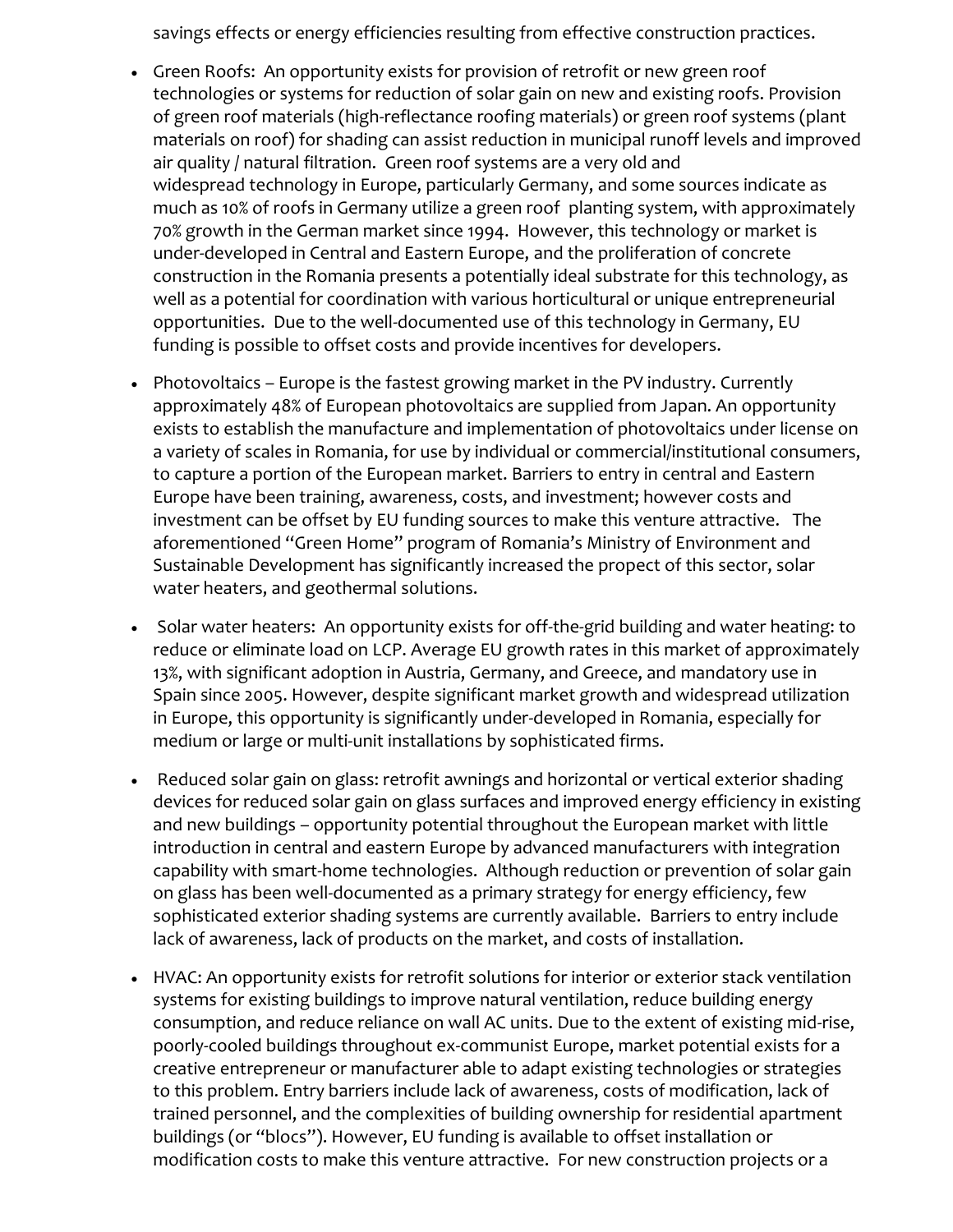major renovation of existing buildings, complete HVAC system that use the ground, water and/or air as a "heat sink" and/or the agent to insure a constant temperature for the living area while exchanging the air can present a welcome addition to the local market.<sup>5</sup>

#### Water efficiency and quality:

- Water efficiency is not just about selling toilets or pipe in the Romanian marketplace. The European Commission reports in the EU Water Initiative, that "In most developing countries, rural economic growth is critical for overall economic growth", and that in rural areas "the poorest and most vulnerable rural dwellers are particularly sensitive to lack of [clean drinking] water." The EU Water Initiative, in place since 2002, encourages all member governments to develop or improve system-wide management practices for water efficiency and water quality as a primary strategy for development and the fight against poverty and disease. Improvement to water management in Romania is critical to long-term growth and development overall. Opportunities exist for manufactures and service providers of all aspects of water management, distribution, treatment, and domestic fixtures to enter the market, promote awareness of the issues, and provide improved products and services and professionalization of the industry in Romania. Although typical low-flush or dual-flush toilets and some applications for "green" residential products may be on the market, and although some measures for water treatment have been implemented in Romania, significant coordination of water management and "green" strategies is lacking, and an opportunity exists for manufacturers and service-providers to take a critical leadership role in promoting (and developing) successful and coordinated water management practices in Romania, and throughout the region.
- Opportunities exist not only in urban areas, for district-wide improvements and services, but also in rural areas, to provide products and services for on-site management, treatment, distribution, or collection systems, as well as water-efficient fixtures. Products and services for specific technologies include: Low-flush toilets, waterless urinals and automatic fixtures, retrofit/replacement of existing fixtures, rainwater / gray-water collection and distribution systems for new and retrofit conditions, technologies for improvements to municipal water systems, and on-site filtration and treatment technologies or strategies. Barriers to entry include costs of retrofit or installation (compared to maintenance of current systems), awareness of the issues, and awareness of solutions. However, EU funding is available to offset costs for improved water efficiency or quality.

 $\overline{a}$ 

 $3$  Also know as a "heat pump", "geodesic system", or "geothermic system".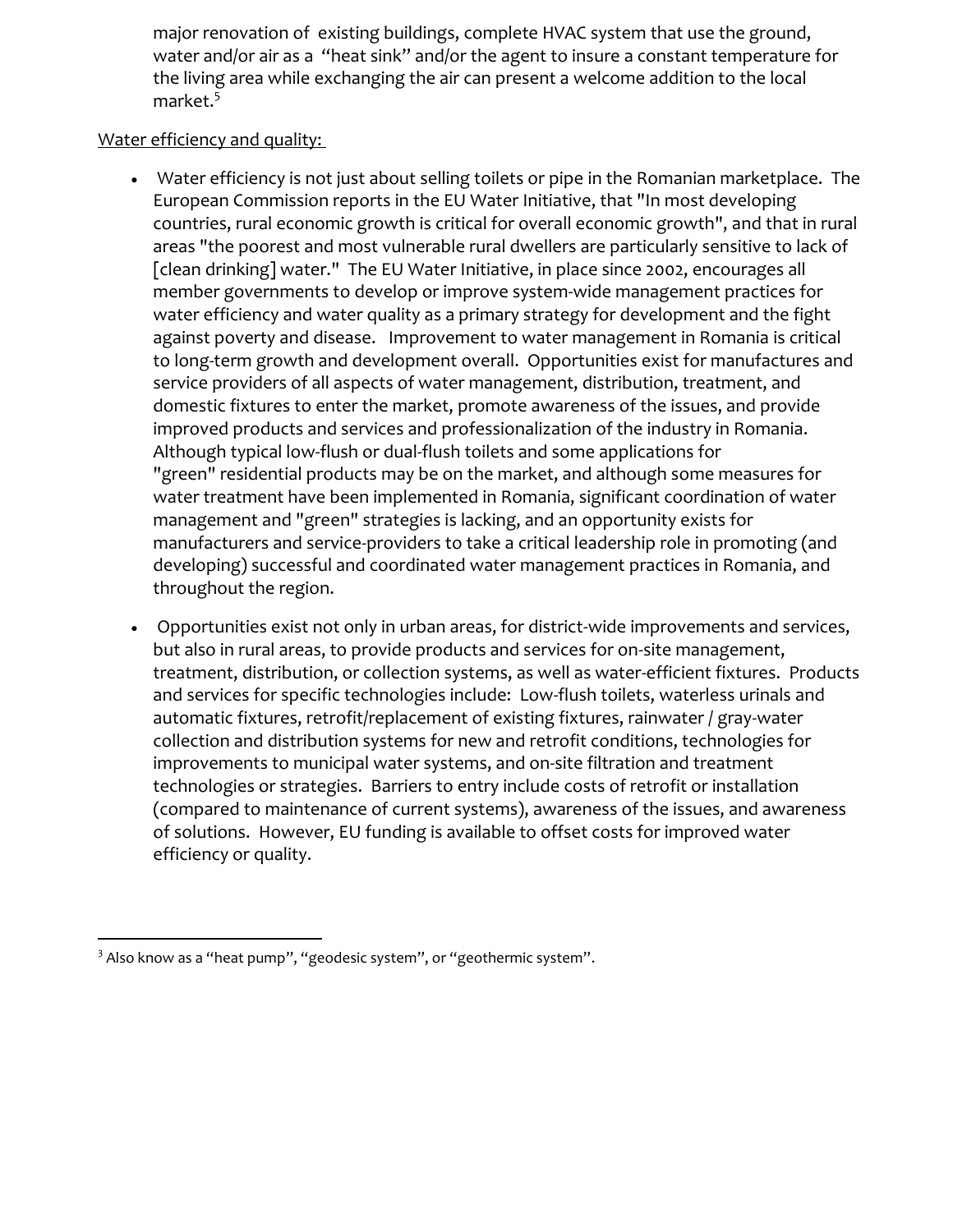### Waste Management / Recycling:

- Recycling is not just about used bottles and newspapers. The European Commission's Waste Framework Directive (codified and in force since 2006), states that "the essential objective of all provisions relating to waste management should be the protection of human health and the environment", and that poor waste management and disposal "may affect the quality of the environment and the smooth operation of the internal market." Recycling and effective waste management is necessary for long-term economic growth in Romania. Article 3 of the Directive mandates that all member governments take actions to prevent or reduce waste, and develop strategies of recycling, reuse, and reclamation. However, recycling and effective waste management is a significant and well-documented problem in Romania, and although there is awareness of the issues by the public and officials, a lack of coordinated waste management persists. In addition, green building certifications reward best practices in construction waste management. Consequently, an opportunity exists for manufacturers and service-providers to take a critical leadership role in promoting and developing successful and coordinated recycling and waste-management practices in Romania, and throughout the region. Barriers to entry include costs of installation or implementation of management practices, and lack of awareness of impact on environmental quality. However, funding is available to offset costs and to provide financial incentives.
- Opportunities exist for the introduction of recycling processes and strategies, equipment, recycled-content materials, and professionalized recycle/salvage services across all industries, including paper products, glass products, steel products, concrete products, rubber products, wood products, and plastic products.
- Additional opportunities exist for provision of engineered wood products and forestry practices for introduction of "alternative" light-gauge and energy efficient construction practices to the region.
- Additional opportunities exist for the provision of improved road-building technologies and engineered geotextile materials for improved road performance, retaining wall or landfill applications, and reduced maintenance costs.

#### Low-VOC materials:

- The European Chemical Policy (REACH), finalized in 2006, aims to protect human health and environmental quality while maintaining competitiveness and. As documented by many sources, prior to 1989, Romania was a leader in the chemical industry in central and Eastern Europe; however, due to lack of investment, many sub-sectors in the industry in Romania have vanished. A report by UN/ECE dated 2000 states "Potential partners [and opportunities] may be found among the chemical firms that already exist in many subsectors of the industry, including basic petrochemicals, pharmaceuticals, polymers and plastics, fibers, fine chemicals, paints and varnishes and a host of other products." An opportunity exists for manufacturers and services providers in the chemical industry to develop sustainable and low-VOC technologies for European or international markets. Entry barriers include costs of development and consequent higher product costs; however, EU funding is available to offset costs and provide incentives.
- Specific to construction, opportunities exist for entrepreneurs to develop various petrochemical, polymer, plastic, fiber, paint, varnish, sealant, and adhesive products for construction applications, including for compliance with current low-VOC standards.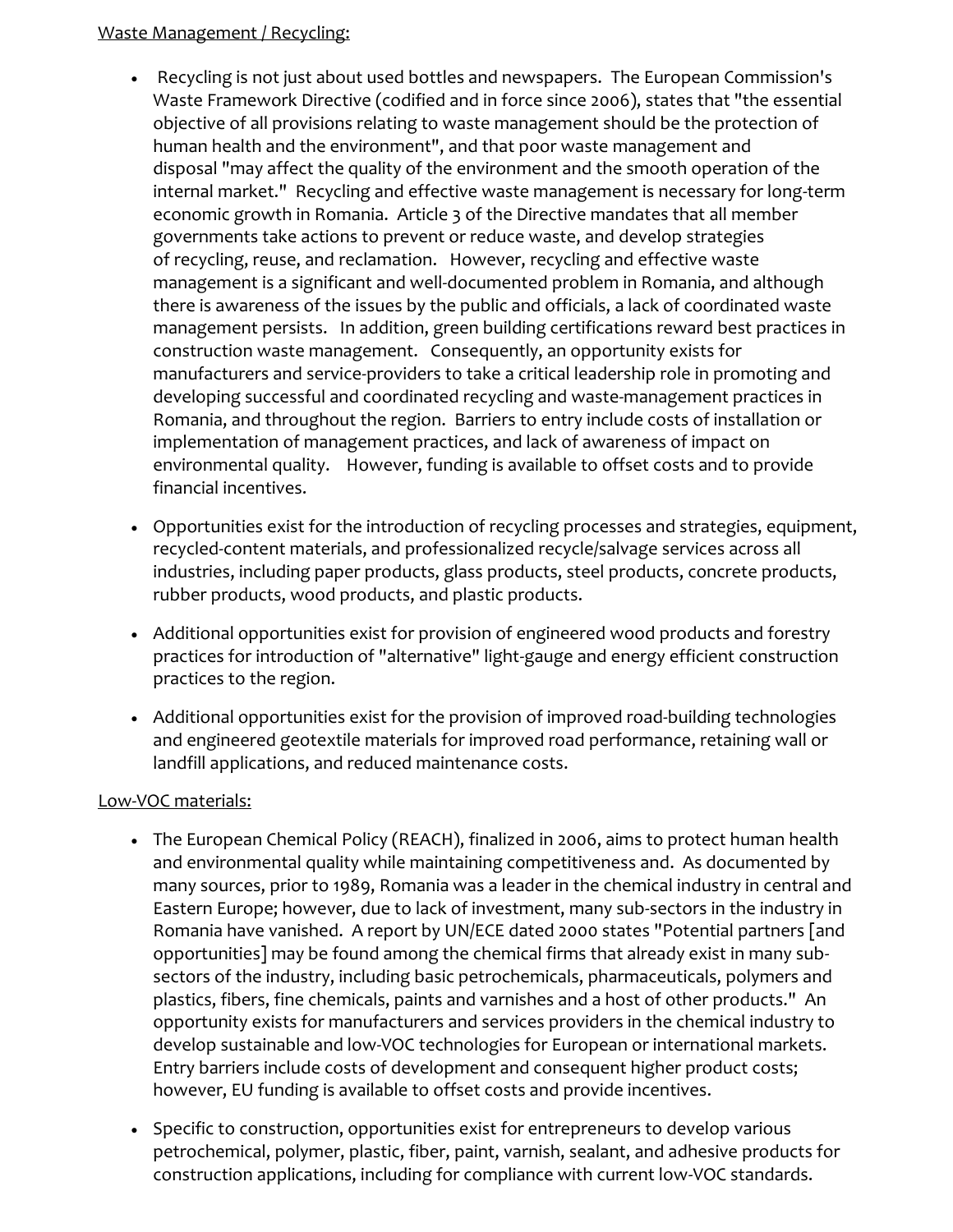• Both leading green building certifications reward the use of low (or no) VOC paint and other applications listed above.

## **Conclusion**

As indicated above, there are numerous opportunities to enter the Romanian and surrounding market for green products, services, and technology. On the ground experience in construction and other industries has demonstrated that the local market – after reasonable awareness building efforts are made - readily adapts to superior solutions that can demonstrate return on investment. Significantly higher energy costs and mortgage financing has encouraged longer term planning in design and equipment with particular regard to energy efficiency.

## **About the research authors…**

# **Romania Green Building Council**

Romania Green Building Council (RoGBC) is a non-profit association encouraging the market, educational, and legislative conditions necessary to promote high performance construction that is both sustainable and profitable. The Council will also work towards the introduction and implementation of national green building standards and certifications to ensure market transformation and the rapid development of the green building segment. The RoGBC is an accredited "Emerging Council" of the World Green Building Council, has twenty three founding members or leading companies doing business in Romania and fifty member companies of committed to the greater environmental responsibility, energy efficiency, and sustained profitability inherent in green building principles.

For more information on the Romania Green Building Council's activities, please contact Steven Borncamp or Anca Bieru at +40 21 222 5135 or via email at [steven.borncamp@RoGBC.org](mailto:steven.borncamp@RoGBC.org) or [anca.bieru@RoGBC.org](mailto:anca.bieru@RoGBC.org) .

More information can also be obtained at www.RoGBC.org

# **SOPOLEC**

SOPOLEC is a business and technology advisory services firm of with extensive international and local experience. The company assists business entities operating in or looking to enter the Romanian market by providing market entry research, access to a strong network, and strategic advice. The company is founded on the principle that strong ethics and responsible business behavior are vital components of sustained profitability.

The company is a founding member of the Romania Green Building Council. This research work was prepared prior to the formation of the RoGBC, updated with the input of its resources, and contributed to the body of research to be distributed by the Romania Green Building Council.

More information can be obtained at www.SOPOLEC.com